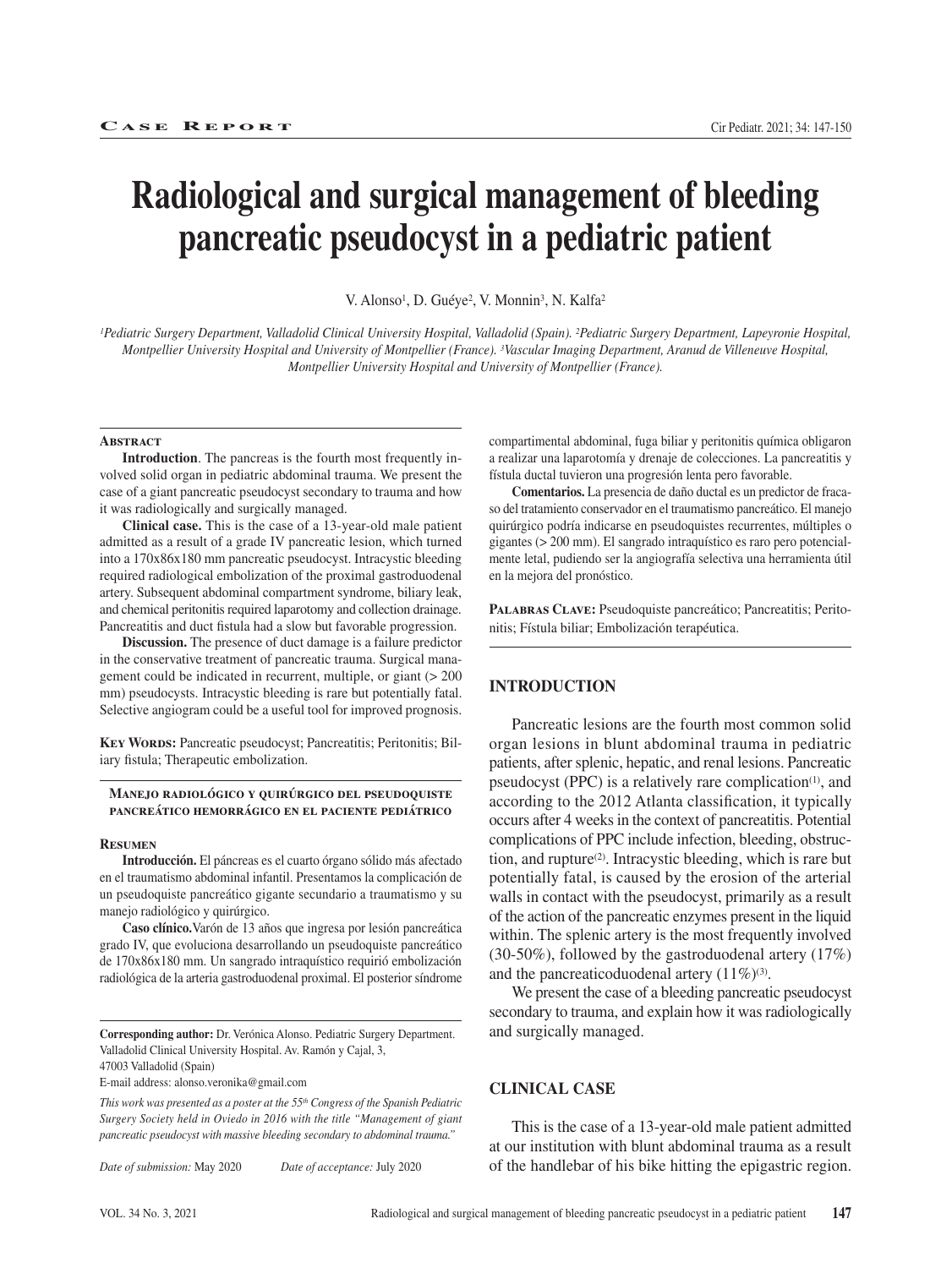

**Figure 1.** A) CT-scan carried out on day 14 demonstrating Moore grade IV pancreatic trauma and uncomplicated 170x86x180 mm PPC (*red arrow*). B) CT-scan showing intracystic bleeding and increase in PPC size up to 205x100x196 mm (*white asterisk*). C) CT-scan revealing various large collections in the context of chemical peritonitis, PPC with intracystic hematoma (*white asterisk*), and hydro-aerial levels.



**Figure 2.** A) Angiogram demonstrating the branch of the posterior pancreaticoduodenal artery suspected to have caused intracystic bleeding (*arrow*). B) Selective radiological embolization 1.5 cm away from the origin of the gastroduodenal artery using two microcoils (*arrow*).

He had no head trauma, with a Glasgow coma scale (GCS) of 15. Exploration demonstrated diffuse abdominal pain at palpation. Blood count and blood chemistry at admission showed normal values of lipase, amylase, hepatic enzymes, and hemoglobin (13 g/dl). An abdominal ultrasonography was carried out, which showed little free liquid and no further alterations. CT-scan revealed a grade IV pancreatic lesion according to the American Association for the Surgery of Trauma (AAST), with disjunction between the pancreatic head and the pancreatic isthmus.

Hospitalization and conservative management with analgesia, intravenous fluid therapy, and parenteral nutrition were decided upon. The patient progressively developed distension, diffuse abdominal pain, and increase in serum amylase up to 316 IU. A new control CT-scan was performed on hospitalization day 14, which revealed the presence of a large 170x86x180 mm PPC (Fig. 1A). Two days later, the patient had clinical worsening and decreased hemoglobin levels down to 8.5 g/dl. A new CT-scan showed acute, massive intracystic bleeding as a result of the erosion of the posterior pancreaticoduodenal artery (Fig. 1B). A diagnostic and therapeutic angiogram was decided upon. Under general anesthesia, and using a right transfemoral approach, a 4Fr introducer was passed to the celiac trunk, which allowed diagnosis to be confirmed. Selective radiological embolization was then carried out 1.5 cm away from the origin of the gastroduodenal artery using two platinum microcoils and synthetic fiber (7 cm x 5 mm and 2.6 cm x 4-3 mm, respectively). The procedure was uneventful (Fig. 2). Even though embolization was successful and no vasoactive drugs or blood product transfusion were required, the patient developed abdominal compartment syndrome secondary to pancreatic leak and chemical peritonitis (Fig. 1C). This meant all collections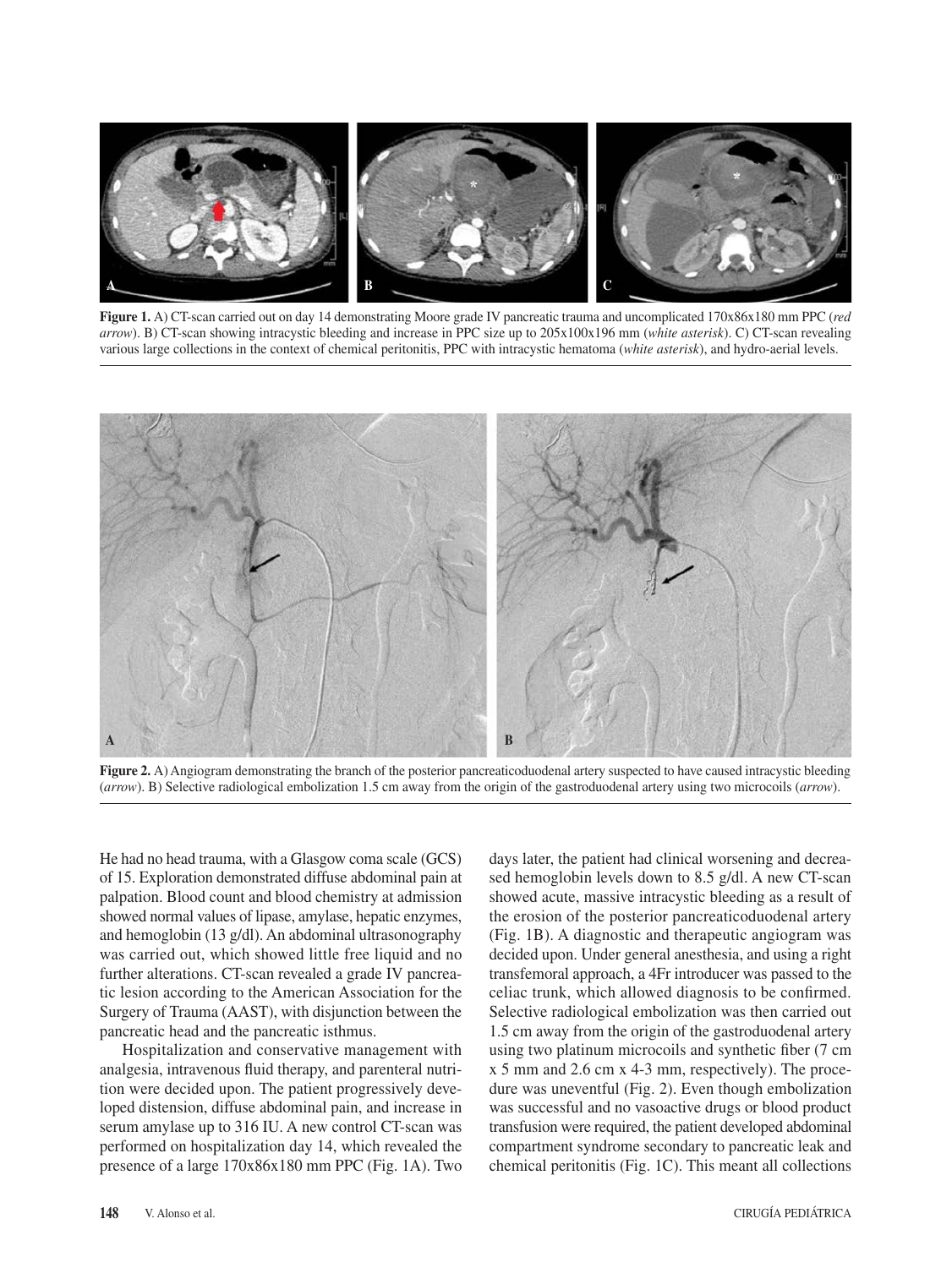

**Figure 3.** Intraoperative image of the abdominal laparotomy showing the anterior wall of the giant PPC.

had to be evacuated through laparotomy, with 4 Blake drainages being placed (Fig. 3). The patient was admitted at the ICU, where he remained for 4 days for vital sign monitoring and liquid balance management purposes.

Pancreatitis and duct fistula had a slow but favorable progression, with no further surgeries being required. The patient was discharged 10 weeks later, with follow-up being performed at external consultations.

#### **DISCUSSION**

In the presence of abdominal trauma, CT-scan is mandatory as long as the patient remains hemodynamically stable. If the CT-scan is carried out too early, pancreatic lesion signs are likely not to be found, which means it will probably have to be conducted again in case of persisting or worsening symptoms(4). From the blood count point of view, serum amylase levels have little specificity and sensitivity when it comes to predicting pancreatic lesions, since they may remain normal in the first 3 hours. However, progressive or sustained increase is highly suggestive of pancreatic damage.

Complications of pancreatic trauma include pseudocyst, which occurs in  $0.69\%$  of cases<sup> $(5.6)$ </sup>. Healing can be spontaneous, especially in  $<$  5 cm pseudocysts<sup> $(7,8)$ </sup>.

In the last years, conservative management – whenever possible – has gained traction in solid organ lesions, including pancreatic lesions. It has also been documented in pediatric patients with PPC as a first instance, with medical treatment, using octreotide for pseudocyst healing or size reduction purposes.

Severe damage of the pancreatic head, as it was the case in this patient, may be expectantly managed, with PPC drainage if symptomatic or  $>$  50 mm<sup>(9)</sup>.

Surgical treatment could be indicated in recurrent, multiple, or giant PPC  $(> 200 \text{ mm})$ <sup>(10)</sup>. On the other hand, the presence of duct damage, as in this case, is a failure predictor of non- surgical treatment $(11)$ .

When PPC does not heal spontaneously, it can be drained, either externally (ultrasonography- or tomographyguided) or internally. Morbidity and recurrence rates of PPC drainage are variable (33-80% in both cases), and according to some studies, this technique has not been demonstrated to allow for shorter hospital stays as compared to surgical treatment. However, external drainage using a percutaneous technique does reduce the morbidity and mortality rates associated with laparotomy $(12)$ .

Internal drainage can be endoscopic or surgical. Endoscopic diversion allows the PPC to be put in contact with the stomach by means of a 1-2 cm cystogastrostomy, or with the duodenum by means of a cystoduodenostomy, while leaving a double J stent in place for a mean of 2 weeks. This technique has a success rate of 71%, with failure being associated with > 1 cm thick walls, pancreatic tail locations, and concomitant necrotizing pancreatitis.

Many authors like to perform an early endoscopic retrograde cholangiopancreatography (ERCP) and to place stents in the pancreatic duct – in those cases where the pseudocyst is in contact the latter. However, there are limited reports on late use success rates, which means further studies and a greater number of cases are required to assess the long-term effect of such stents $(13)$ .

In cases of failed endoscopic management, partial pancreatectomy or various pancreatojejunostomy techniques are a feasible option. On average, surgical treatment has a morbidity rate of 7% and a mortality rate of 0-2%.

Finally, intracystic bleeding is rare but potentially fatal, with a mortality rate of 40%. It is seemingly associated with the occurrence of pseudoaneurysm, which in turn can be caused by the erosion of the arterial walls in contact with the pseudocyst, and the development of an arterial lesion secondary to great pseudocyst distension $(14)$ . The splenic artery is the most frequently involved, but there also instances of gastroduodenal and pancreaticoduodenal artery involvement – as it was the case in this patient.

The pseudocyst can occasionally be in contact with the duodenum, with bleeding presenting as a high digestive bleeding. When bleeding causes the rupture of the pseudocyst towards the pancreatic duct, the peritoneum, the retroperitoneum or the biliary tract, it can give rise to hemosuccus pancreaticus (bleeding through the Wirsung duct and exteriorization through the ampulla of Vater), hemoperitoneum, retroperitoneal hematoma, hemobilia, or retroperitoneal bleeding, respectively(15).

The imaging studies used when a bleeding PPC is suspected include CT-scan with intravenous contrast, abdominal Doppler ultrasonography, and arteriography of the celiac trunk and the mesenteric artery(16).

Various surgical procedures to control bleeding PPCs have been described, primarily in adult patients. These include pseudoaneurysm resection followed by arteriorrha-